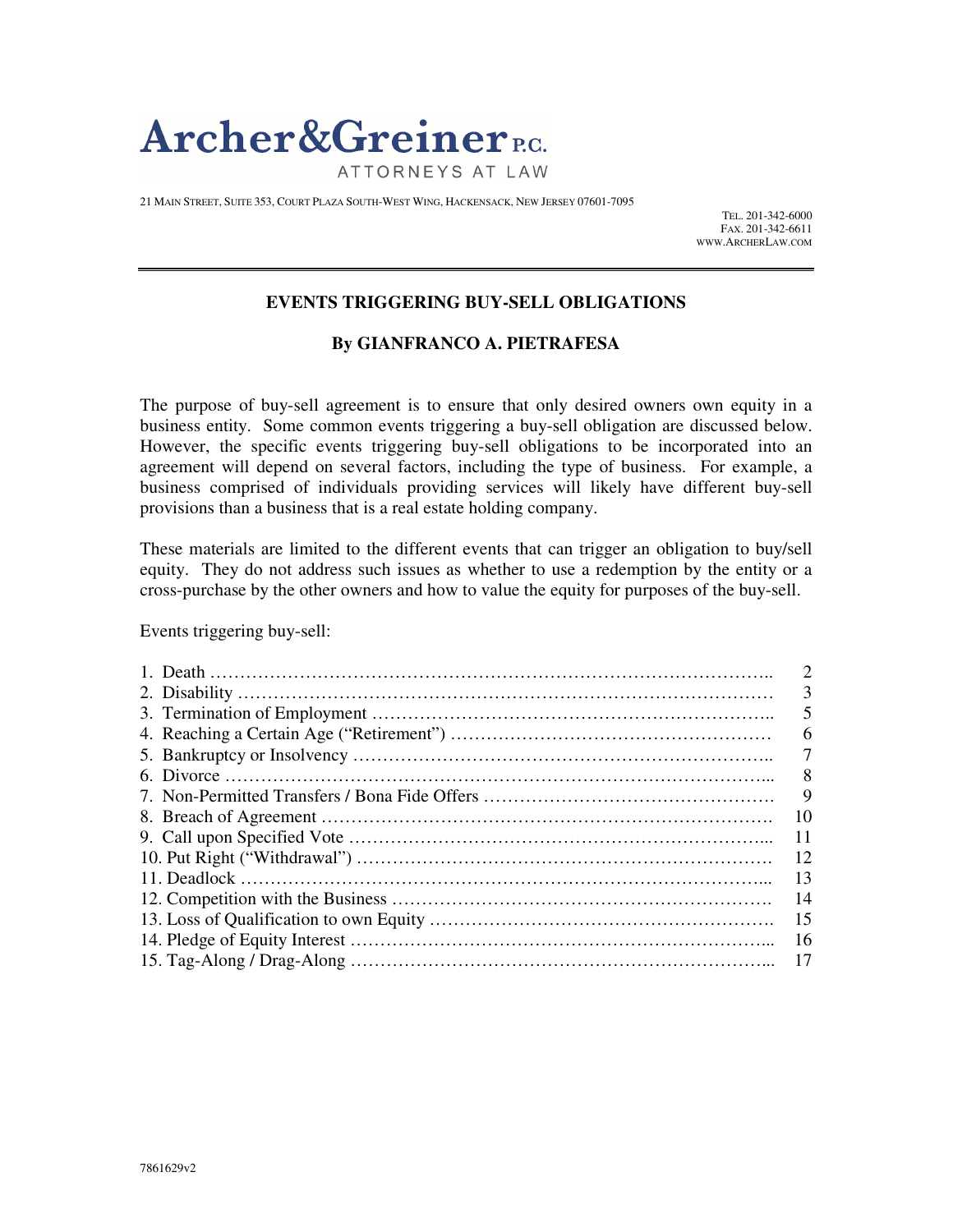# **1. Death**

Buy-sell obligations can be triggered upon the death of an owner. Reasons:

- The remaining owners do not want to be in business with members of the deceased owner's family.
- It also provides liquidity to the deceased owner's estate. A business entity is unlikely to pay a salary, dividends or other distributions to family members of the deceased owner.

The initial question to be asked is whether the buy-sell should be mandatory or optional. The obligation is typically mandatory, especially where the owners are active in the business. However, the obligation can be optional where they are not. For example, where the business is a real estate holding company with growth opportunities and/or an income stream and managed by non-owners, should the estate be required to sell?

# Alternatives:

The family members of the deceased owner may continue to own equity in the business, but:

- the remaining owners have a call right if the family members create problems, and/or
- the estate or family members have a put right to sell the equity to the entity or the remaining owners in the future.

## Another alternative:

The deceased owner's equity interest can be converted into a non-voting equity interest, thus providing growth opportunities and/or income to family members.

Example 1:

**Transfers at Death.** On the death of any Shareholder, his or her personal representative shall be deemed to have offered to sell to the Corporation and to the other Shareholders all of the deceased Shareholder's shares of Stock at the price and upon the terms set forth herein. [Form language from *Structuring Buy-Sell Agreements* as modified by author.]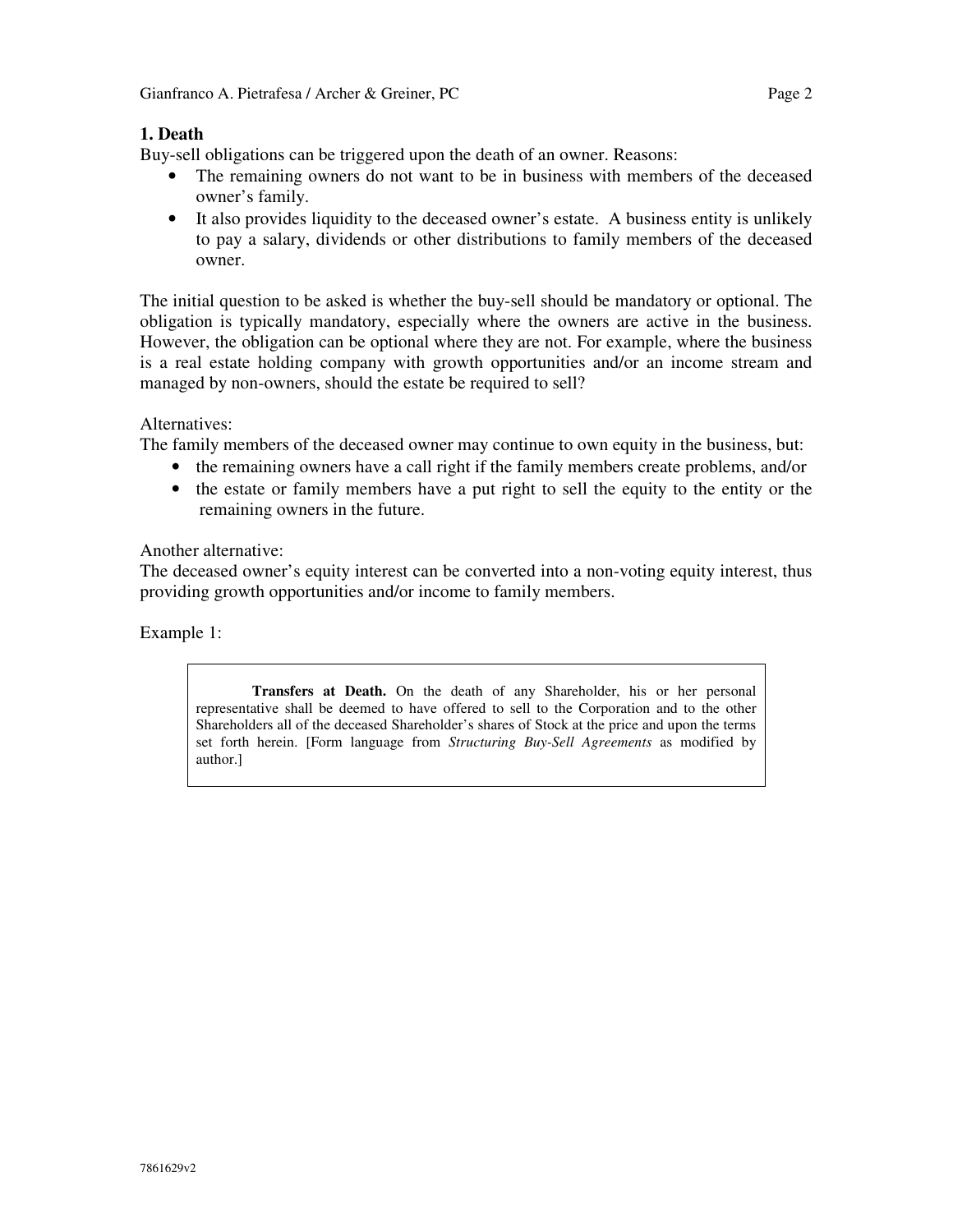### **2. Disability**

Buy-sell obligations can be triggered upon the total and permanent disability of an owner who is also an employee. Reasons:

- A disabled owner-employee can no longer perform his/her duties for the business and a buy-sell eliminates such a non-contributing owner.
- A disabled owner-employee will no longer receive a salary and the buy-sell provides the disabled owner with cash.

The same initial question asked about the buy-sell upon death also needs to be answered in connection with a buy-sell upon disability. The additional questions are 1) whether there is a disability, 2) whether it is a total (as opposed to partial) disability and 3) whether it is a permanent (as opposed to temporary) disability.

Defining the triggering event of "total and permanent disability:"

- Disability buy-sell insurance policy use the same definition as in the policy to ensure that there will be proceeds to buy the equity.
- Disability income policy receipt of (or eligibility to receive) payment under the policy triggers the buy-sell.

If there is no insurance policy, then disability can be determined as follows:

- The opinion of a physician (or group of physicians) selected by the parties and based upon an examination of the disabled owner or medical information provided to the physician, or
- The decision of a majority (or supermajority) of the owners, in their sole discretion, based upon all of the relevant information available to them, or
- A period of time, such as six months of continuous total disability or disability for 180 (non-continuous) out of 365 days.

Example 2.A:

**Disability.** Upon the Total and Permanent Disability of a Shareholder who is also an employee of the Corporation, all of the Shares of that Shareholder shall be purchased by the Corporation or the other Shareholders at the price and upon the terms set forth herein. The term "Total and Permanent Disability" shall mean a Shareholder's inability, by reason of accident or illness, to carry on the duties and functions, exercise the responsibilities, and/or discharge the obligations of employment with the Corporation, for a period of 180 days within a 365 day period, whether or not continuous, in accordance with his or her previous experience of employment with the Corporation. Such determination shall be made by the mutual agreement of the parties hereto, or in the event such agreement cannot be reached within thirty (30) days of the event resulting in such inability, by the following procedure:

(a) If the Corporation then has a disability income or disability buy-out policy covering the Shareholder, the definition set forth in such policy shall control, provided the issuing insurance company agrees to commence disability buy-out or income payments as a result of such permanent and total disability.

(b) If the Corporation does not then have a disability income or buy-out policy covering the Shareholder: (i) Each party shall select an independent physician who shall examine the subject Shareholder. The mutual agreement of the two examining physicians shall control, and their opinion shall be binding on the parties. If the two physicians cannot agree, those physicians shall select a third physician to examine the subject Shareholder. The majority opinion of those three physicians shall control, and their decision shall be binding on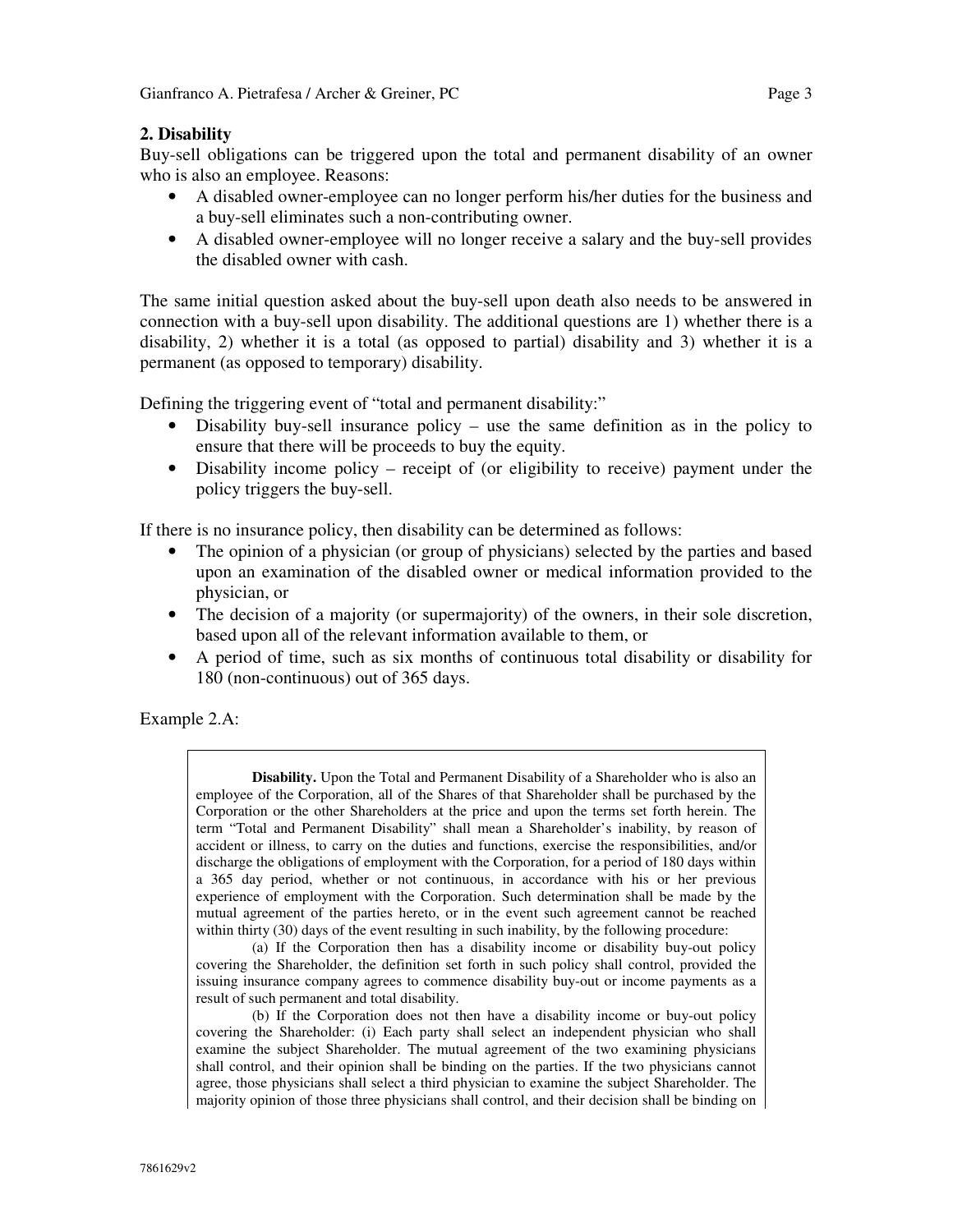the parties. (ii) If any of the physicians are not able to provide their opinion to the Corporation due to privacy laws or other such obstacles that the Shareholder is not able or willing to remove by giving the appropriate consents, then the other Shareholders shall make the determination regarding the subject Shareholder's condition based on the information available to them in their sole discretion, and the other Shareholders' determination shall be binding on the parties. [Form language from ACTEC's *Shareholders Agreements for Closely Held Corporations* as modified by author.]

#### Example 2.B:

**Disability.** Any Shareholder who, at any time, becomes a Disabled Shareholder shall be deemed to have offered to sell all of his or her shares of Stock to the Corporation and to the other Shareholders at the price and upon the terms set forth herein. A Shareholder is a "Disabled Shareholder" if the Shareholder:

1. Is under a legal decree of incompetency (the date of such decree being deemed to be the date on which such disability occurred);

2. Submits any claim for disability insurance benefits (the date of the earliest of such claims shall be the date on which such disability shall be deemed to have occurred); or

3. Is subject to a medical determination that the Shareholder, because of a medically determinable disease, injury, or other mental or physical disability, is unable to perform substantially all of his or her regular duties, and that such disability is determined or reasonably expected to last at least twelve (12) months, based on then-available medical information. In this regard:

A. A medical determination of disability shall exist upon the receipt by the Corporation of the written opinion of a physician who has examined the Shareholder whose disability is in question.

B. If the Corporation disagrees with the opinion of such physician (the "First Physician"), it may engage at its own expense another physician (the "Second Physician") to examine the Shareholder whose disability is in question. The Second Physician shall confer with the First Physician and, if they together agree in writing that the Shareholder is or is not disabled, their written opinion shall be conclusive as to such disability. If the First and Second Physicians do not agree, they shall choose a third consulting physician (the expense of which shall be borne by the Corporation), and the written opinion of a majority of these three (3) physicians shall be conclusive as to such disability. The date of any written opinion that is conclusive as to such disability is the date on which such disability, if that is the conclusion, will be deemed to have occurred.

C. Each Shareholder hereby consents to such examination, to furnish any medical information requested by any examining physician, and to waive any applicable physician-patient privilege that may arise because of such examination. All physicians except the First Physician selected hereunder must be board-certified in the specialty most closely related to the nature of the disability alleged to exist. [Form language from *Structuring Buy-Sell Agreements* as modified by author.]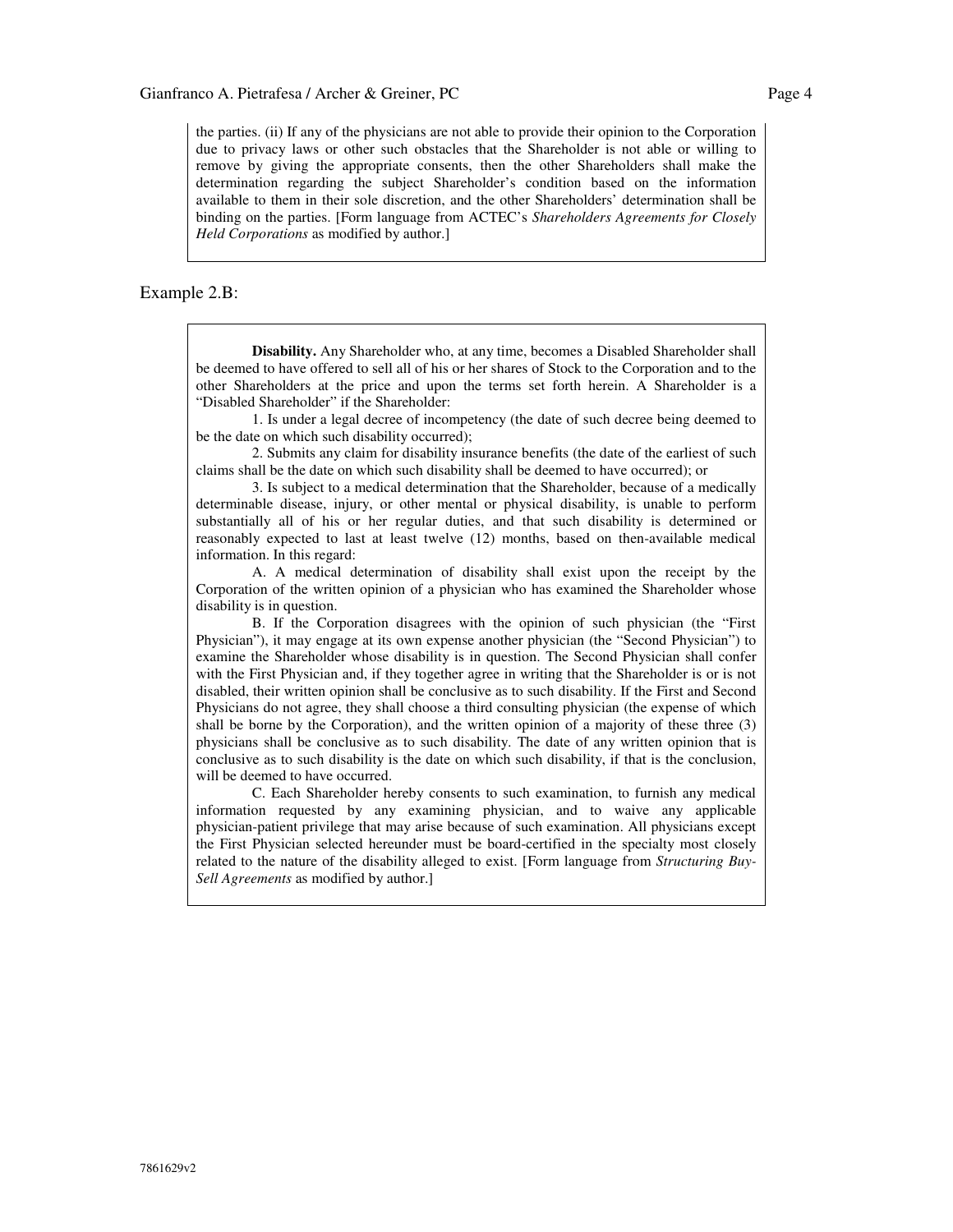### **3. Termination of Employment**

Buy-sell obligations can be triggered upon the termination on employment of an owner who is also an employee. Reasons:

- It encourages an owner-employee to increase the value of the business during his/her employment with the comfort of knowing that he/she will be paid for his/her equity upon termination of employment.
- Upon termination of employment, the owner who is no longer an employee will desire dividends or other distributions, but the owners who are still employees may not be able or willing to make such payments to non-employee owners. The buy-sell provides the terminated owner-employee with cash.

An obligation to purchase the equity of an owner-employee whose employment is terminated may cause a financial hardship on the entity and/or the remaining owners. To prevent such a hardship:

- the obligation to purchase the equity can be optional rather than mandatory, and/or
- the purchase price can be paid over a period of years instead of a lump sum.

Note:

- Consider an optional buy-sell to avoid situations where an owner-employee terminates his/her employment to force a buyout of his/her equity at the best time for him/her and the worst time for the entity and the other owners.
- Consider different valuations amounts for terminations for cause and without cause (however, the price and other terms must be reasonable).
- Consider a mandatory buy-sell upon termination for cause. For example, if an owner is terminated as an employee due to the commission of a felony or a crime involving dishonesty (e.g., theft), the other owners will likely want to completely sever ties with the owner by purchasing his/her equity.

#### Alternatives:

A terminated owner-employee may continue to own equity in the business, but:

- the entity or the remaining owners have a call right if the terminated owner-employee creates problems, and/or
- the terminated owner-employee has a put right to sell the equity to the entity or the remaining owners in the future.

Example 3:

**Termination of Employment.** The parties believe that it is in the best interests of the Corporation and the Shareholders to limit the ownership of the Stock to Shareholders who are employees of the Corporation. Therefore, it is agreed that any Shareholder who, at any time, ceases to be an employee as a result of voluntary termination of employment, termination of employment by the mutual consent of the Shareholder and the Corporation, or termination of employment by the Corporation for Good Cause, shall be deemed to have offered to sell all of his or her shares of Stock to the Corporation and to the other Shareholders at the price and upon the terms set forth herein. [Form language from *Structuring Buy-Sell Agreements* as modified by author.]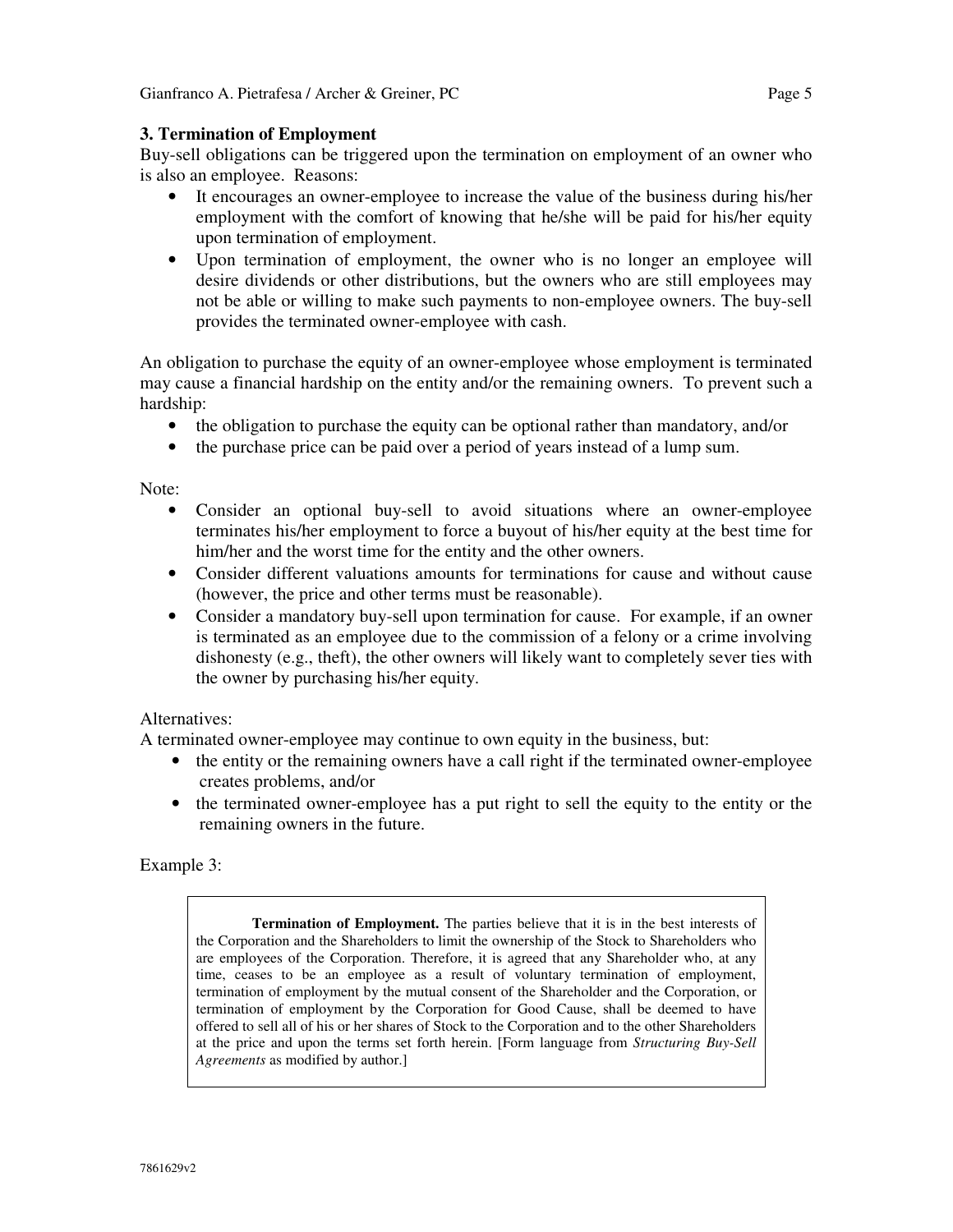### **4. Reaching a Certain Age ("Retirement")**

Buy-sell obligations can be triggered upon an owner reaching a certain age and/or a certain number of "service" years with the business. Reason:

- Transition of ownership to the next generation.
- The retired owner's employment will terminate and a buy-sell will provide cash payments to the retired owner in place of his/her salary.

### Alternatives:

A retired owner may continue to own equity in the business, but:

- the entity or the remaining owners have a call right if the retired owner creates problems, and/or
- the retired owner has a put right to sell the equity to the entity or the other owners in the future.

#### Also:

• Consider requiring non-competition/non-solicitation provisions as a condition of any buy-out.

Example 4:

**Retirement.** The parties believe that it is in the best interests of the Corporation and the Shareholders to provide for the transition of ownership of the Stock from one generation of Shareholders to the next generation of Shareholders. Therefore, it is agreed that on the last day of the year in which a Shareholder reaches the age of 75, that Shareholder shall be deemed to have offered to sell all of his or her shares of Stock to the Corporation and to the other Shareholders at the price and upon the terms set forth herein.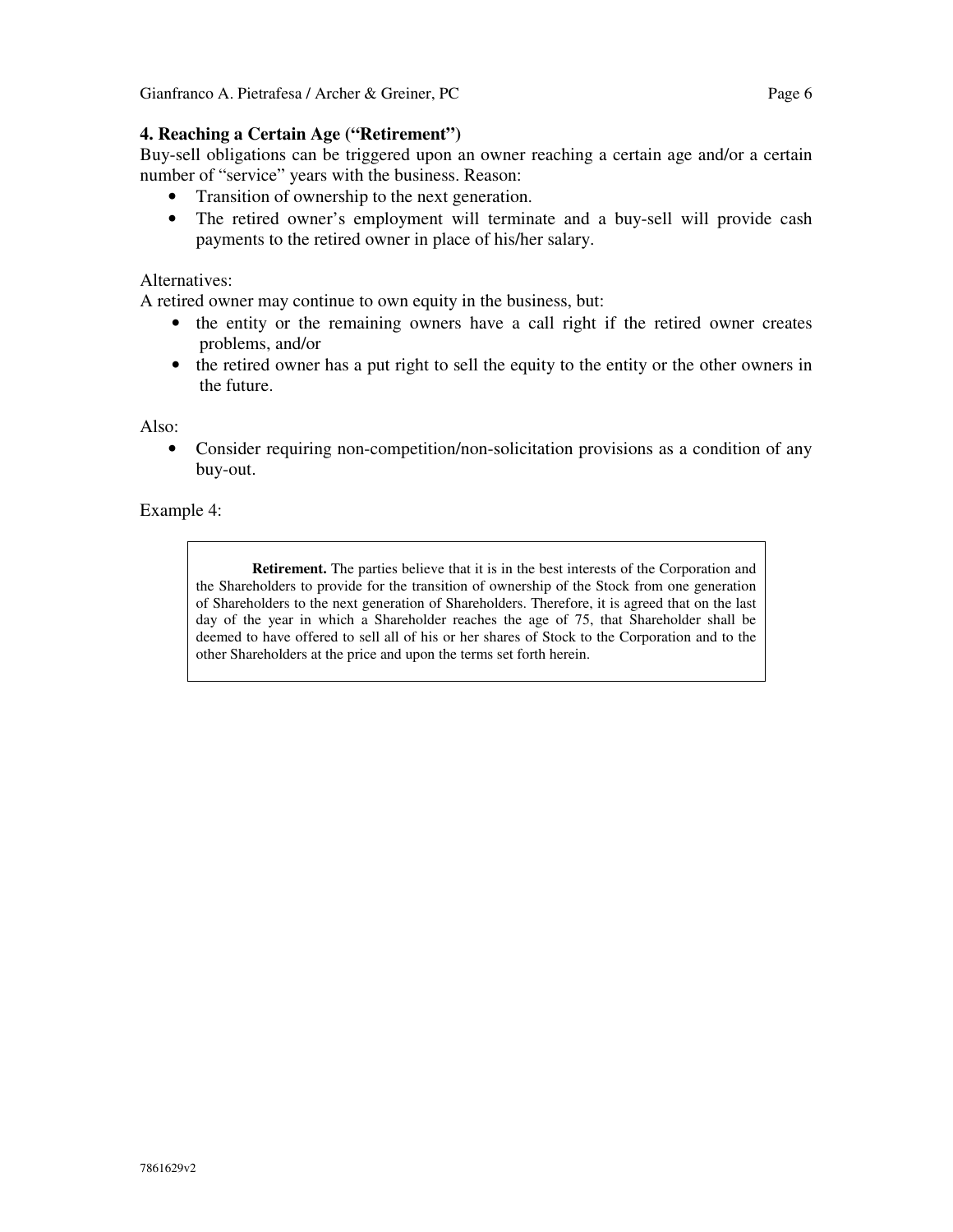#### **5. Bankruptcy or Insolvency**

Buy-sell obligations can be triggered upon bankruptcy or insolvency of an owner. Reason:

• The entity and the other owners do not want a bankruptcy trustee, a creditor or some other third party as an owner.

Note:

- An owner should be obligated to sell and the business entity or the remaining owners obligated to purchase the equity of a bankrupt or insolvent owner. This mandatory obligation will make it more likely that the buy-sell agreement will not be voided in the bankruptcy as an "executory" agreement.
- In such an event, the parties can provide for a lower purchase price and/or a purchase price paid out over a longer period of time. However, such a provision must have an objective rationale in order to be binding upon a bankruptcy trustee. For example, a longer payout (e.g., 10 years vs. 3-5 years) can be used in all triggering events except where the business entity or the remaining owners are in control of the trigger and can "plan ahead" for the purchase obligation.

Example 5:

**Bankruptcy or Insolvency.** Upon an involuntary transfer by operation of law of a Shareholder's Shares to a Shareholder's trustee in bankruptcy or a purchaser at any creditors' or judicial sale, that Shareholder shall be deemed to have offered to sell to the Corporation and to the other Shareholders all of that Shareholder's shares of Stock at the price and upon the terms set forth herein. [Form language from ACTEC's *Shareholders Agreements for Closely Held Corporations* as modified by author.]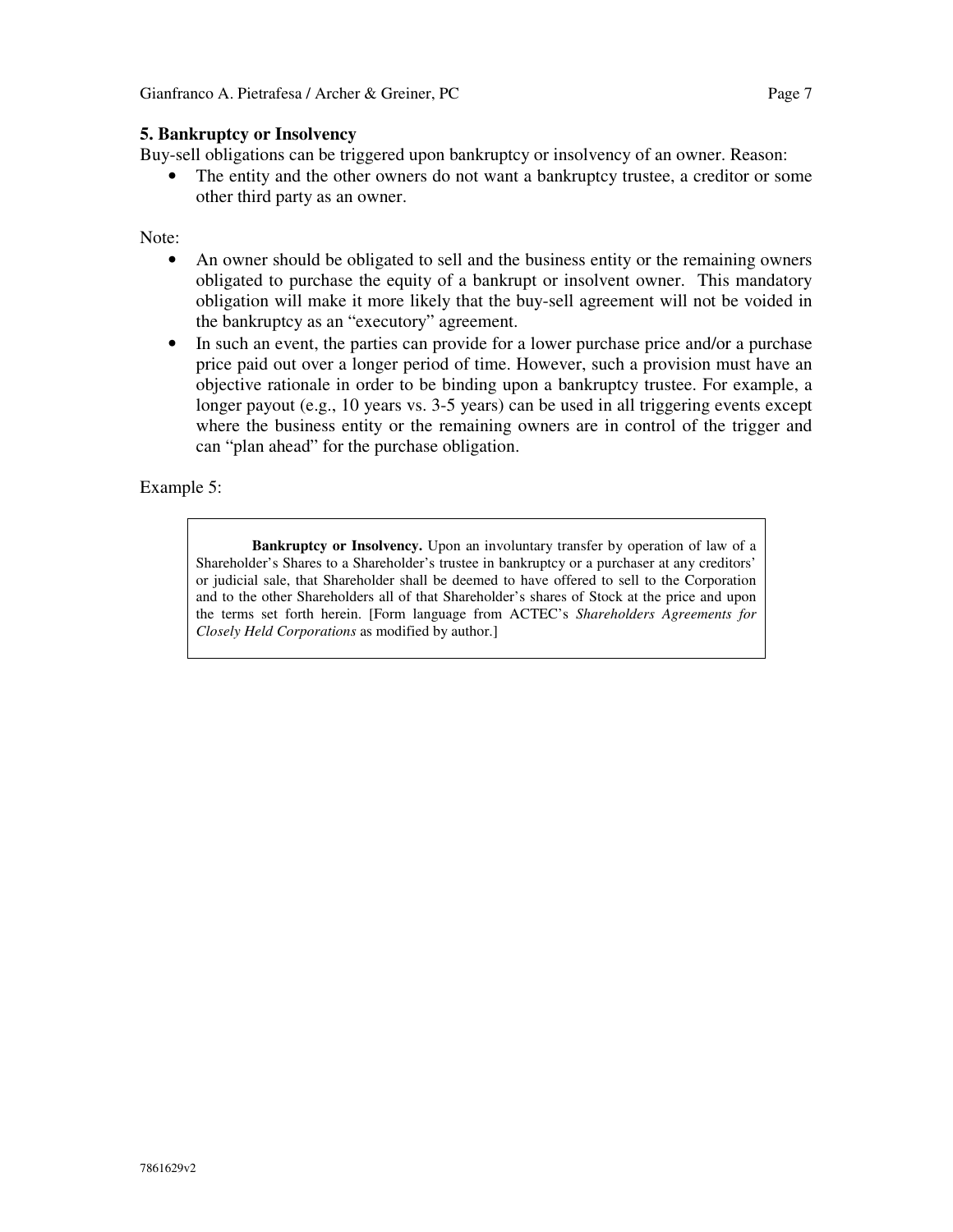### **6. Divorce**

A buy-sell agreement can be triggered on the divorce of an owner. Reasons:

• The owners do not want any equity owned by a former spouse of an owner. Therefore, owners will want to prevent a transfer of an ownership interest to a former spouse.

Courts do not consider a general restriction on lifetime transfers to cover an award of equity in a divorce. Therefore, the buy-sell needs to specifically include divorce as a triggering event.

Note:

- The triggering event of divorce should provide for an optional, not a mandatory, purchase.
	- o A mandatory purchase may compel a court to view an unmarketable ownership interest as marketable and/or increase the liquidity and therefore the value of the equity.
	- o A mandatory purchase may cause harm to the entity and the remaining owners if they unexpectedly are required to purchase the divorced owner's equity.
- When divorce is a trigger, typically the buy-sell provides the divorcing owner with the first right to purchase the equity.

Example 6:

**Divorce.** Notwithstanding the prior provisions, if in the event of a Shareholder's marital dissolution ("Divorced Shareholder") such Shareholder's Shares are awarded to such Shareholder's spouse, the Divorced Shareholder shall instead have the first option to purchase all or any portion of the Shares awarded to the former spouse, such option to be exercised within 30 days, and the options otherwise given to the other Shareholders and the Corporation above shall apply but as second and third options with 60-day and 90-day periods. [Form language from ACTEC's *Shareholders Agreements for Closely Held Corporations* as modified by author.]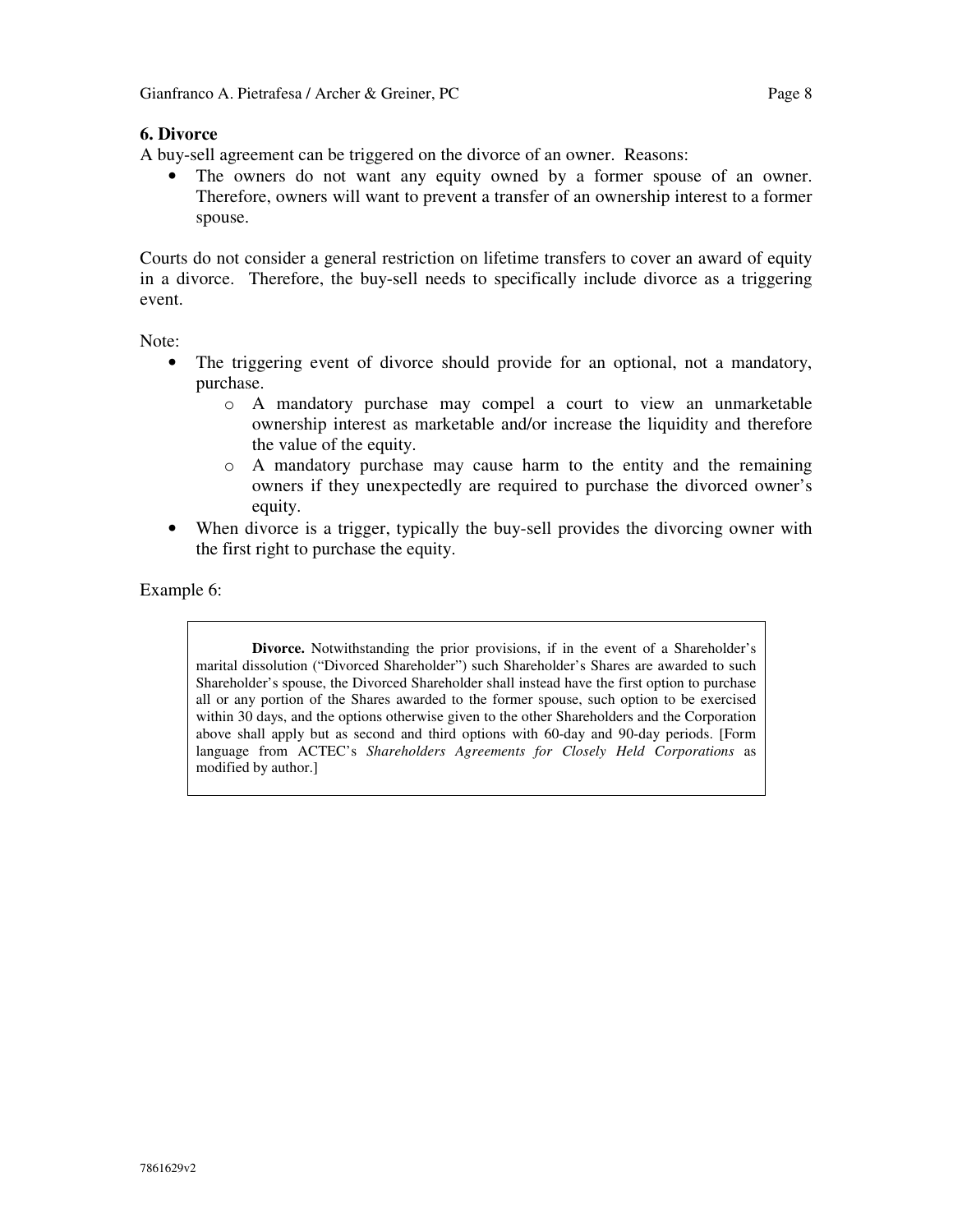#### **7. Non-Permitted Transfers / Bona Fide Offers**

Buy-sell obligations can be triggered upon an owner's transfer or attempted transfer of equity in violation of the parties' agreement, or upon an owner advising the entity and the other owners of a desire to sell his/her equity to a third party making a bona fide offer.

Example 7:

**Receipt of Bona Fide Offer.** Upon a Shareholder's desire to sell any portion or all of his or her Shares pursuant to a Bona Fide Offer, that Shareholder shall be deemed to have offered to sell to the Corporation and to the other Shareholders all of that Shareholder's shares of Stock at the price and upon the terms set forth herein. [Form language from ACTEC's *Shareholders Agreements for Closely Held Corporations* as modified by author.]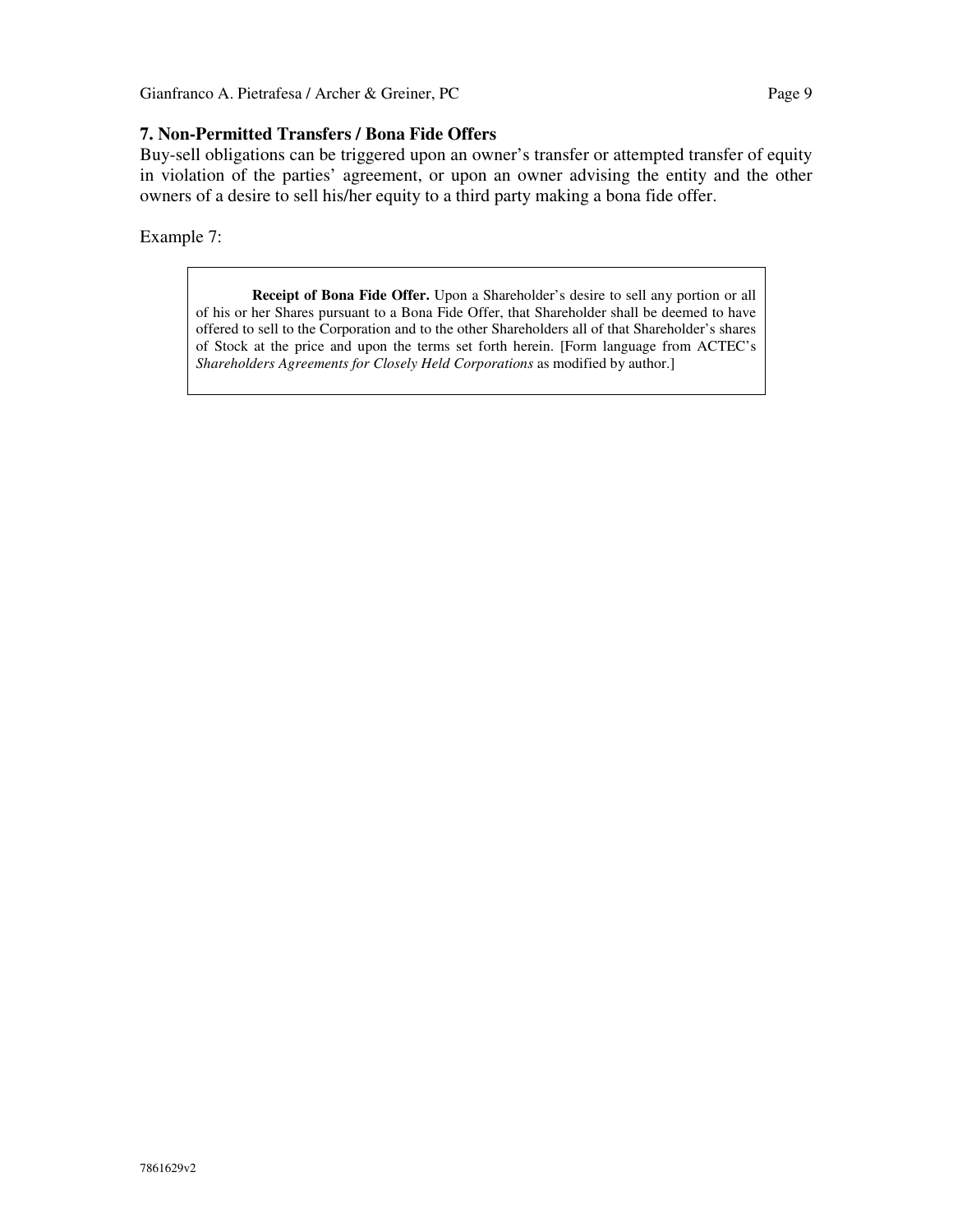## **8. Breach of Agreement**

Buy-sell obligations can be triggered by an owner's breach of the parties' agreement other than a non-permitted transfer of equity. Typically, this is an optional, not a mandatory, purchase of the breaching owner's equity.

Note:

- The agreement can provide for notice to the breaching owner and the opportunity to cure the breach.
- The buy-sell trigger can be based on a final adjudication of whether there is a breach or on a determination by the other owners in their sole discretion.

Example 8:

**Breach.** Upon the occurrence of a material breach of this Agreement by a Shareholder, the Corporation shall provide written notice of the same to the breaching Shareholder. If such breach remains uncured for a period of fifteen (15) days after written notice, that Shareholder shall be deemed to have offered to sell to the Corporation and to the other Shareholders all of that Shareholder's shares of Stock at the price and upon the terms set forth herein. (This option to purchase shall be in addition to, and not in lieu of, any damages that the Corporation or other Shareholders incur as a result of the breach.) [Form language from ACTEC's *Shareholders Agreements for Closely Held Corporations* as modified by author.]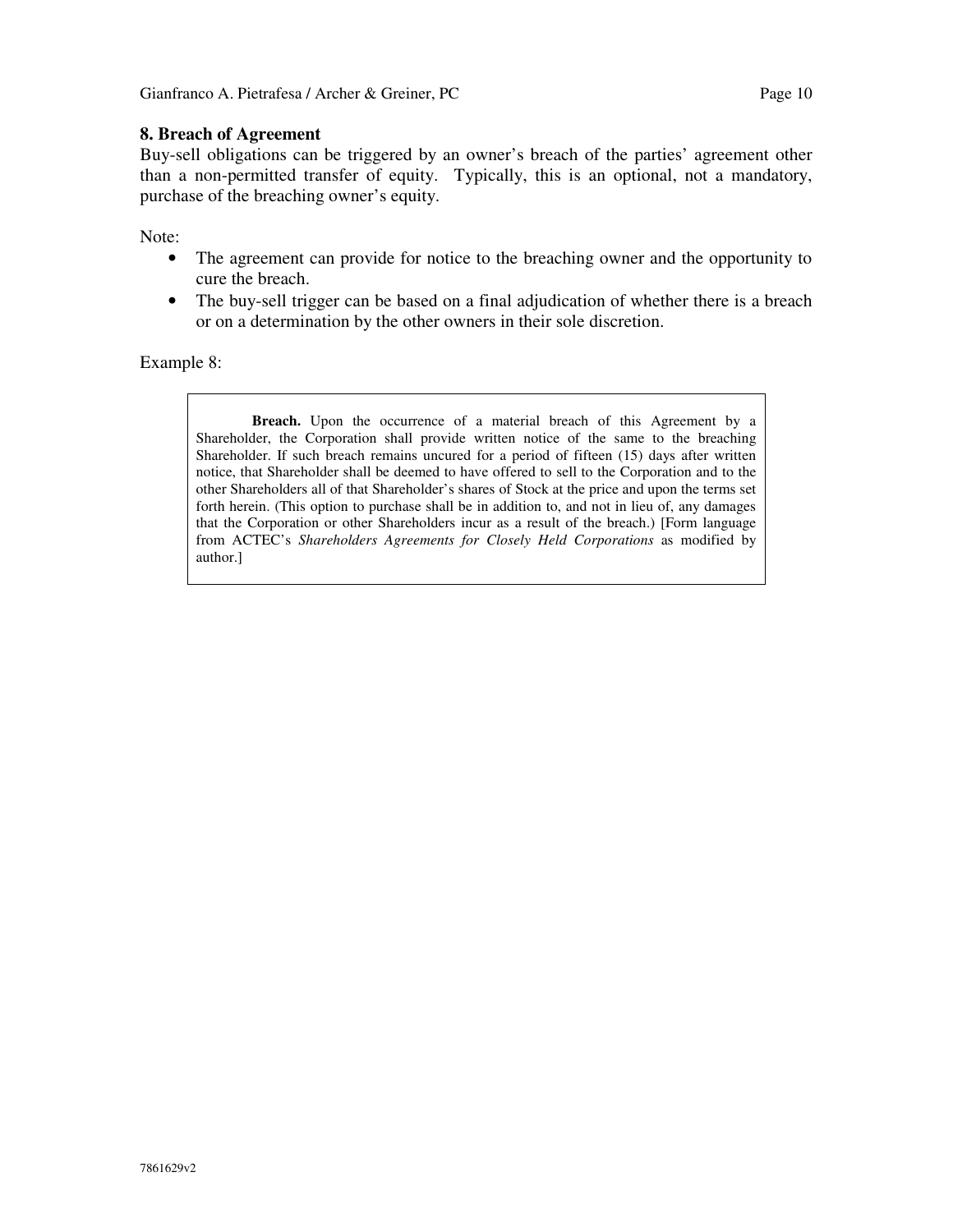### **9. Call upon Specified Vote**

Buy-sell obligations can be triggered upon the majority (or supermajority) vote of the owners. In other words, an owner can be forced to sell his/her equity by the requisite vote of the other owners. This type of provision allows the owners to remove an unwanted owner under any circumstances.

Example 9:

**Right to Require Shareholder to Sell Stock.** Circumstances may exist under which the interests of the Corporation and its Shareholders shall be best served if a Shareholder or group of Shareholders owning shares of Stock representing more than fifty percent (50%) of the combined voting power of Stock ("Majority Shareholders") can buy the shares of Stock owned by any other one (1) or more of the Shareholders. Therefore, the Majority Shareholders, however constituted, may require any other Shareholder or Shareholders to sell to the Majority Shareholders all of such other Shareholder's (or Shareholders') shares of Stock, at the price and upon the terms set forth herein. [Form language from *Structuring Buy-Sell Agreements* as modified by author.]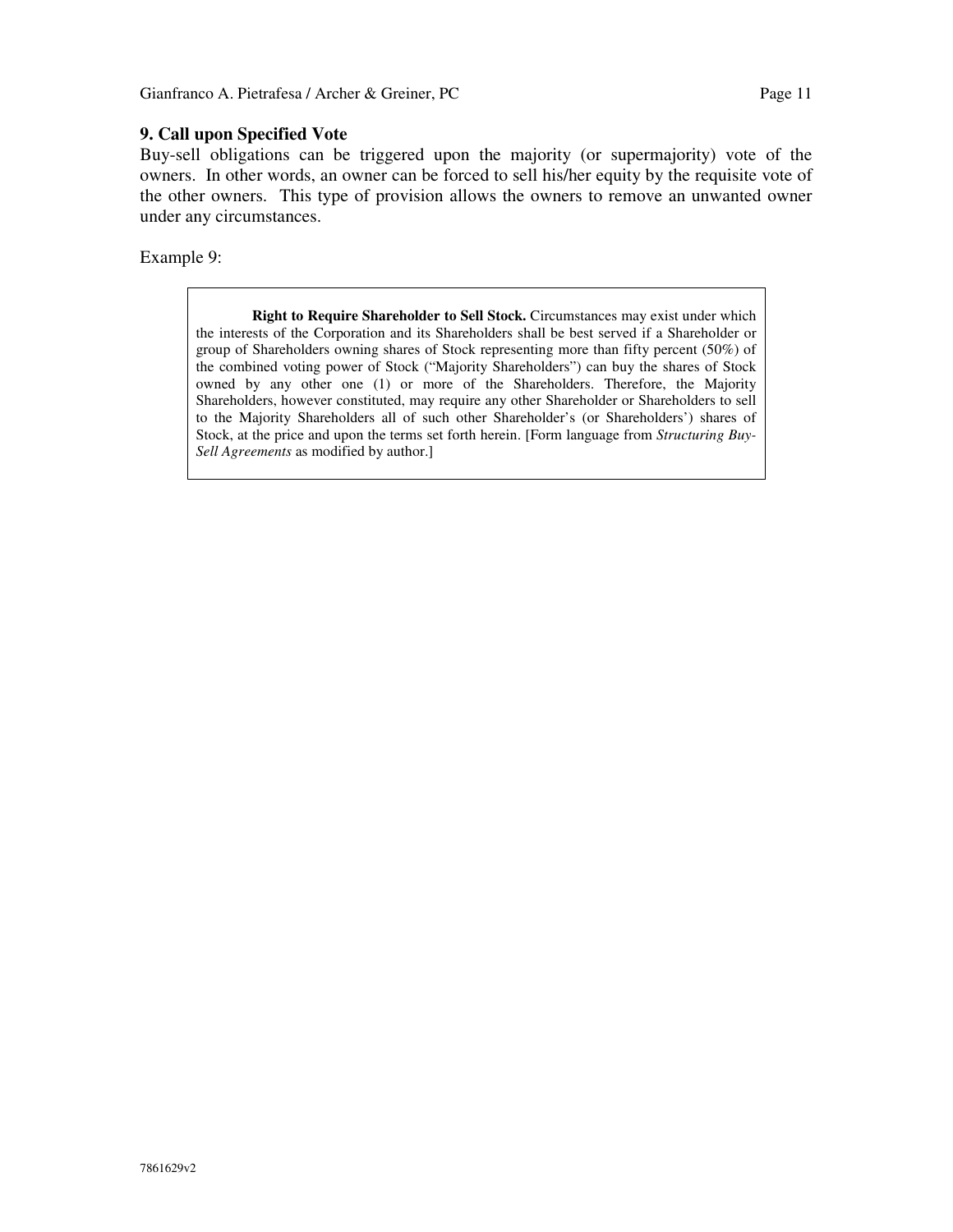### **10. Put Right (Withdrawal)**

Buy-sell obligations can be triggered by an owner exercising a put right, which requires the entity or the remaining owners to purchase the withdrawing owner's equity. Reasons:

• An owner may need to sell his/her equity for a variety of reasons, such as he/she wants to pursue other business interests, no longer gets along with the other owners, needs cash, has suffered an unexpected life crisis (e.g., spouse is ill), etc.

The put right can be mandatory or optional. If optional, it gives the entity and the other owners a right of first refusal. If they do not purchase the equity, then the withdrawing owner can sell his/her equity to a third party.

Example 10:

**Right to Require Corporation to Buy Stock.** The parties agree that a Shareholder may justifiably wish to sell his, her, or its shares of Stock to the Corporation, and the parties agree that the Corporation should effect such sales. Therefore, any Shareholder may at any time require the Corporation to buy all, but not less than all, of his, her, or its shares of Stock, at the price and upon the terms set forth herein.

If the Corporation is unable to effect such purchase within said thirty (30) days because of provisions in its articles of incorporation, bylaws or applicable law, the Shareholders, including the Shareholder exercising the rights under this section x.x, shall take such actions as may be required to permit the Corporation to make such purchase. The Shareholders shall be required to make additional contributions to the Corporation's capital or guaranty more of its debts pro rata according to their percentage of stock ownership before the exercise of any rights under this section, if these are the only methods by which such sale may be made possible. [Form language from *Structuring Buy-Sell Agreements* as modified by author.]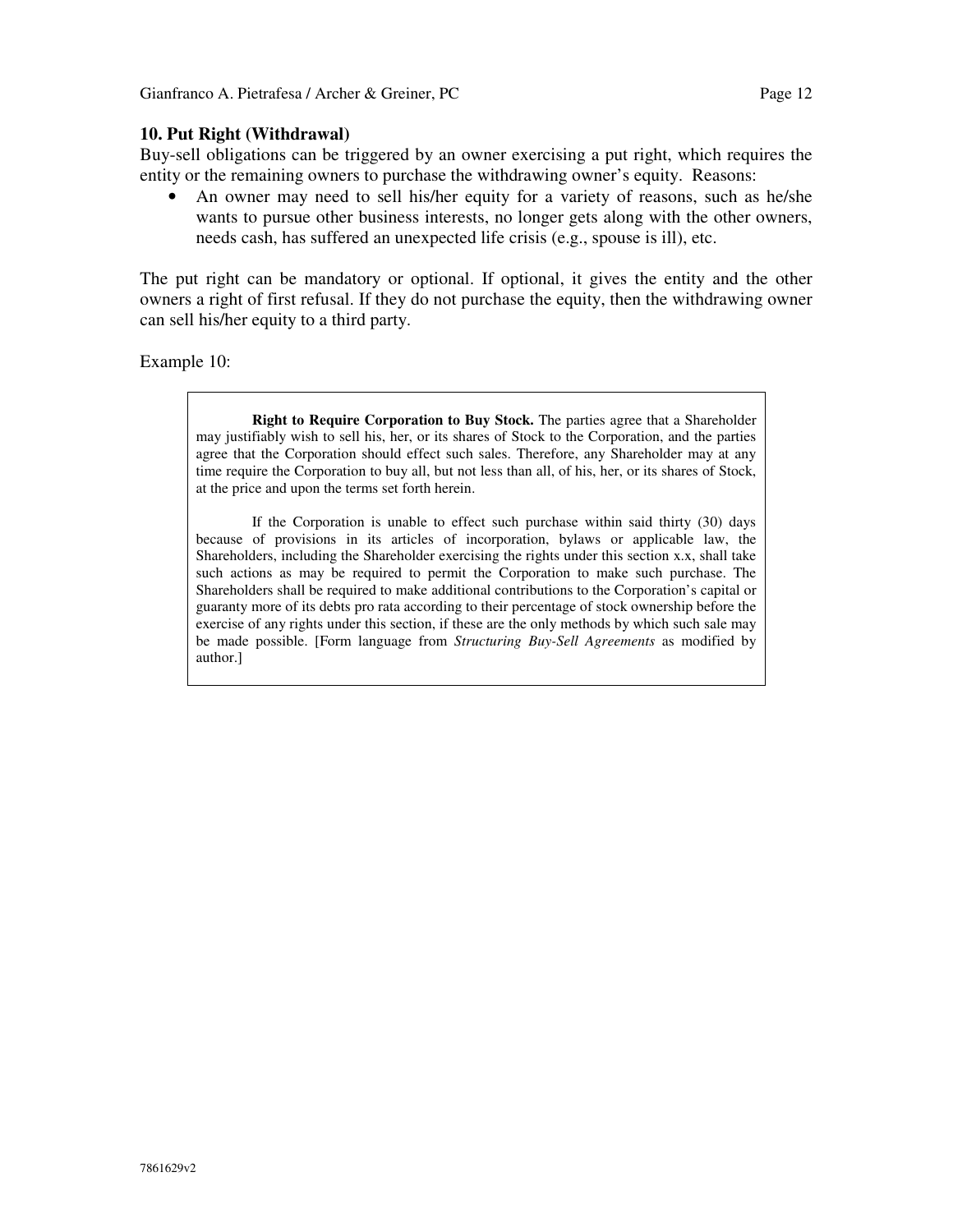#### **11. Deadlock**

Buy-sell obligations can be triggered by a deadlock between the owners. One way to resolve a deadlock is to require an owner to make an offer at a specified price and allow the other owner to decide whether to sell his/her equity or buy the equity of the other owner.

Example 11:

**Right to Require Shareholder to Sell Stock.** A Deadlock among the directors or Shareholders of the Corporation would have an adverse impact on the Corporation and its Shareholders. Therefore, during any Deadlock, a Shareholder or group of Shareholders owning shares of Stock representing more than fifty percent (50%) of the combined voting power of Stock ("Majority Shareholders"), however constituted, may require any other Shareholder or Shareholders to sell to the Majority Shareholders all of such other Shareholder's (or Shareholders') shares of Stock, at the price and upon the terms set forth herein.

A "Deadlock" shall be deemed to exist whenever either:

1. A resolution shall have been formally submitted two (2) times within a period of twelve (12) consecutive months, to a vote of either the directors or the Shareholders, at meetings called in conformity with applicable state law and the Corporation's bylaws, and no majority of the directors or Shareholders attending such meeting shall have been voted either for or against such resolution; or

2. A quorum shall not have been present to enable business to be conducted at two (2) or more meetings of the directors or the Shareholders called in conformity with applicable state law and the Corporation's applicable bylaws, within any period of twelve (12) consecutive months. [Form language from *Structuring Buy-Sell Agreements* as modified by author.]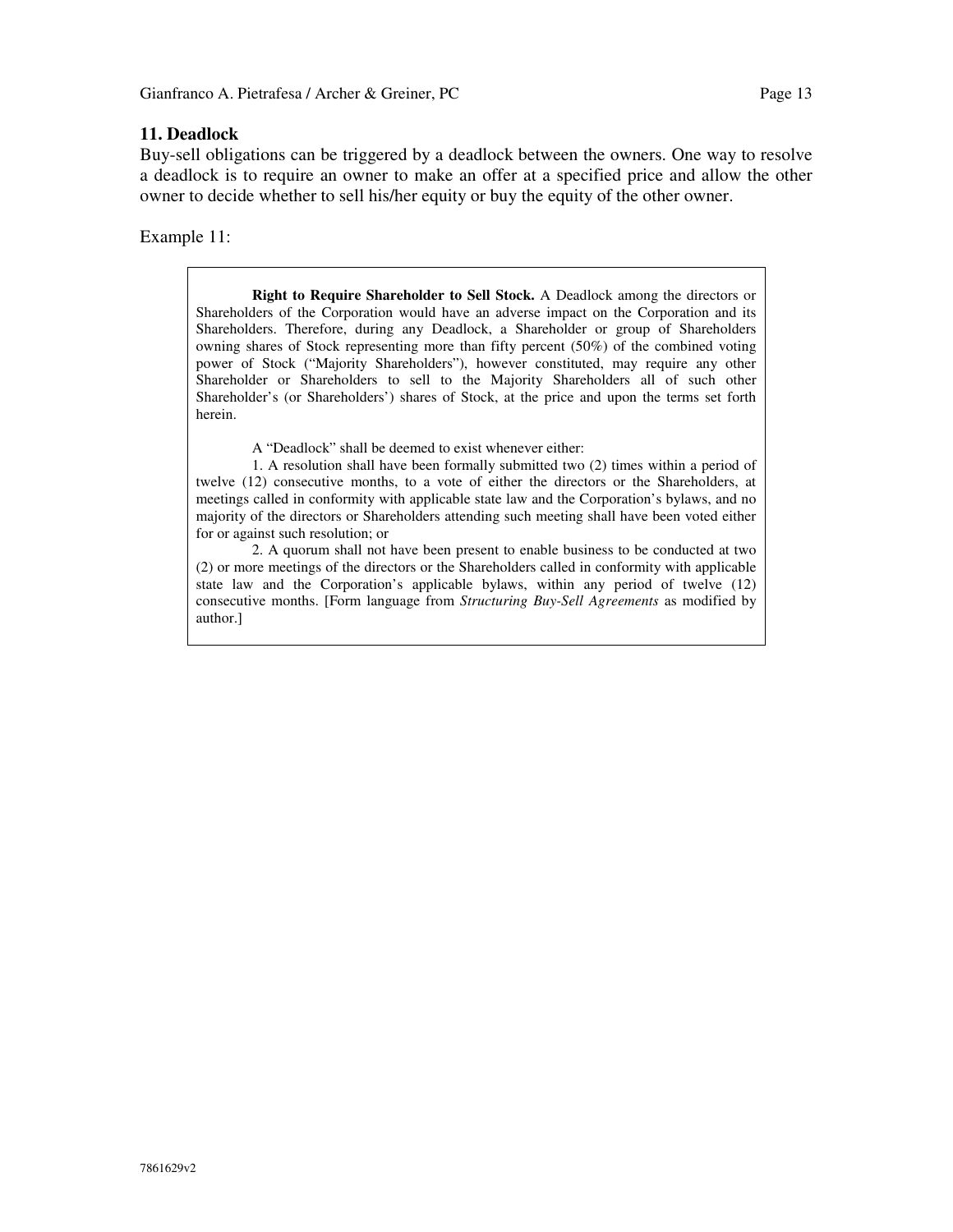### **12. Competition with the Business**

Buy-sell obligations can be triggered by an owner competing with the business (regardless of whether he/she is also an employee). Typically, this is an optional, not a mandatory, purchase of the equity of the competing owner.

Note: The entity and the other owners may not want to fund the competing owner's other business venture with a lump sum payment. Therefore, the buy-sell may provide for payments over time, including requiring the first payment one year after the effective date of the buy-out.

Example 12:

**Competition.** Upon a Shareholder entering into Competition (as defined in the Agreement) with the Corporation, that Shareholder shall be deemed to have offered to sell to the Corporation and to the other Shareholders all of that Shareholder's shares of Stock at the price and upon the terms set forth herein.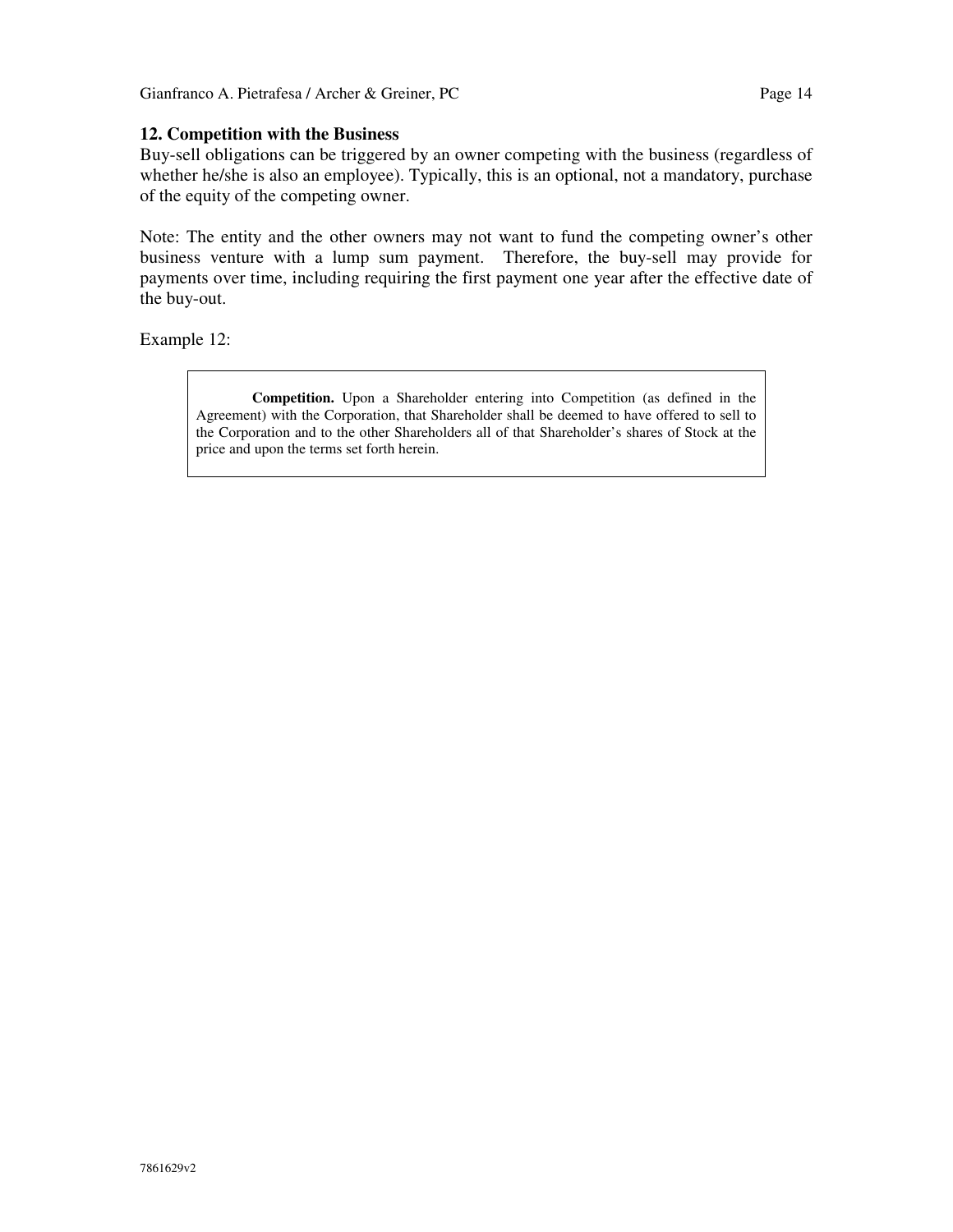## **13. Loss of Qualification to Own Equity**

Buy-sell obligations can be triggered when an owner is no longer qualified to be an owner. For example, an owner may lose his/her license to practice law and, therefore, as a matter of law will not be permitted to own equity in a law firm.

Example 13:

**Disqualification.** Upon the surrender, revocation or suspension of a Shareholder's license to practice law in the State of New Jersey, whether or not an appeal is pending, and whether or not such Shareholder may remain employed by the Corporation in some capacity other than as a lawyer, that Shareholder shall be deemed to have offered to sell to the Corporation and to the other Shareholders all of that Shareholder's shares of Stock at the price and upon the terms set forth herein.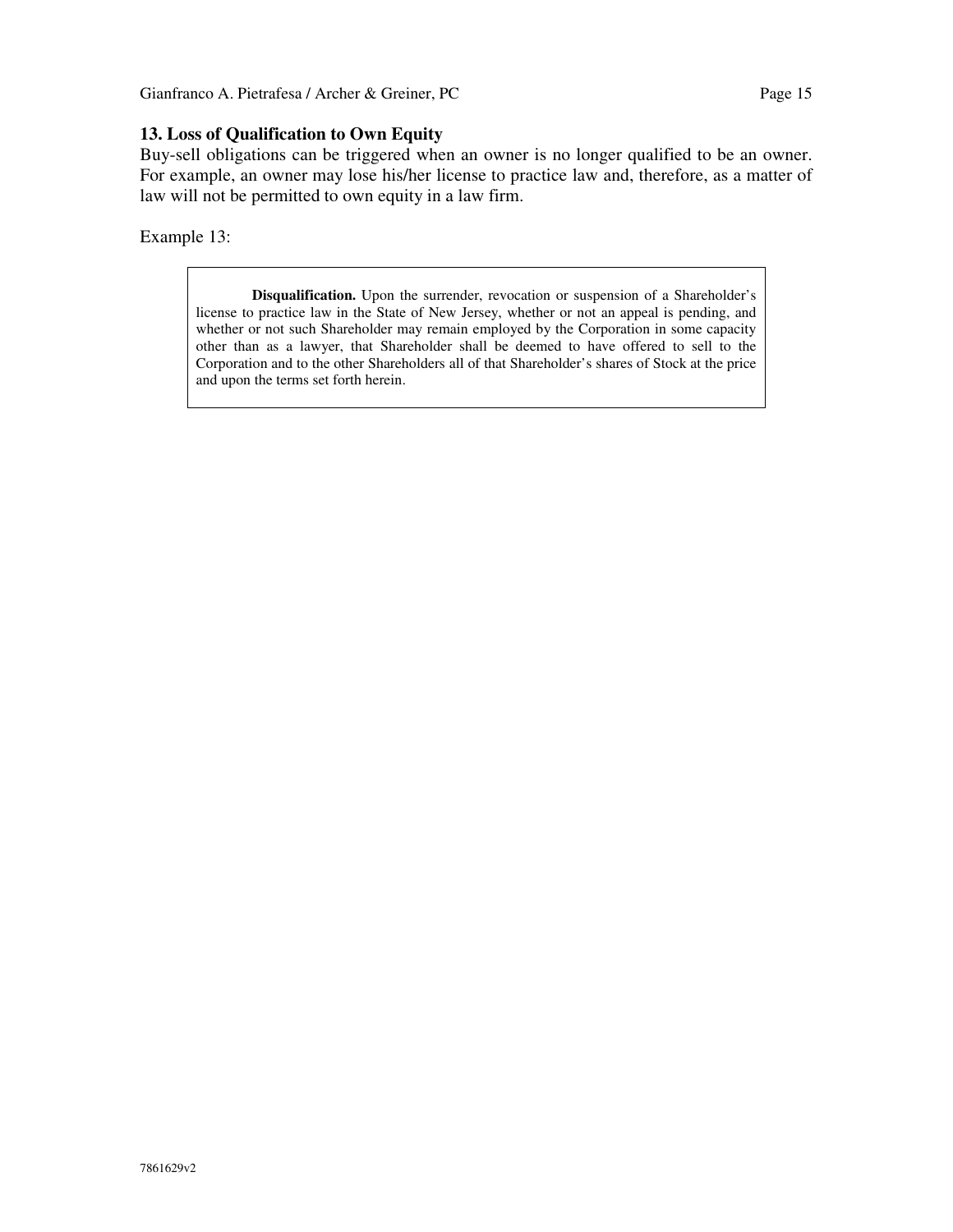### **14. Pledge of Equity Interest**

If the parties' agreement does not prohibit an owner from pledging his/her equity as collateral for a personal loan, then a buy-sell obligation can be triggered when a lender threatens to foreclose on the equity interest.

Note:

A lender may argue that a general restriction on transfers does not prohibit an involuntary transfer of equity upon foreclosure. Therefore, the language must specifically state that a transfer incident to foreclosure is subject to the buy-out provision.

Example 14:

**Limit on Right to Pledge Stock.** A Shareholder shall not have the right to pledge or hypothecate any shares of Stock owned by him or her, except as collateral for a note (a) in favor of the Corporation or (b) in favor of a recognized lending institution, but only if the proceeds of the loan are used in their entirety to purchase additional shares of Stock of the Corporation and the borrowing Shareholder delivers to the Corporation the written undertaking of the lender, in form acceptable to the Corporation that the lender will not dispose of the shares of Stock without first affording the Corporation and the other Shareholders the right for a period of ninety (90) days to purchase the shares at a price satisfactory to the Corporation and the other Shareholders. [Form language from *New Jersey Forms: Legal and Business § 17B:32* as modified by author.]